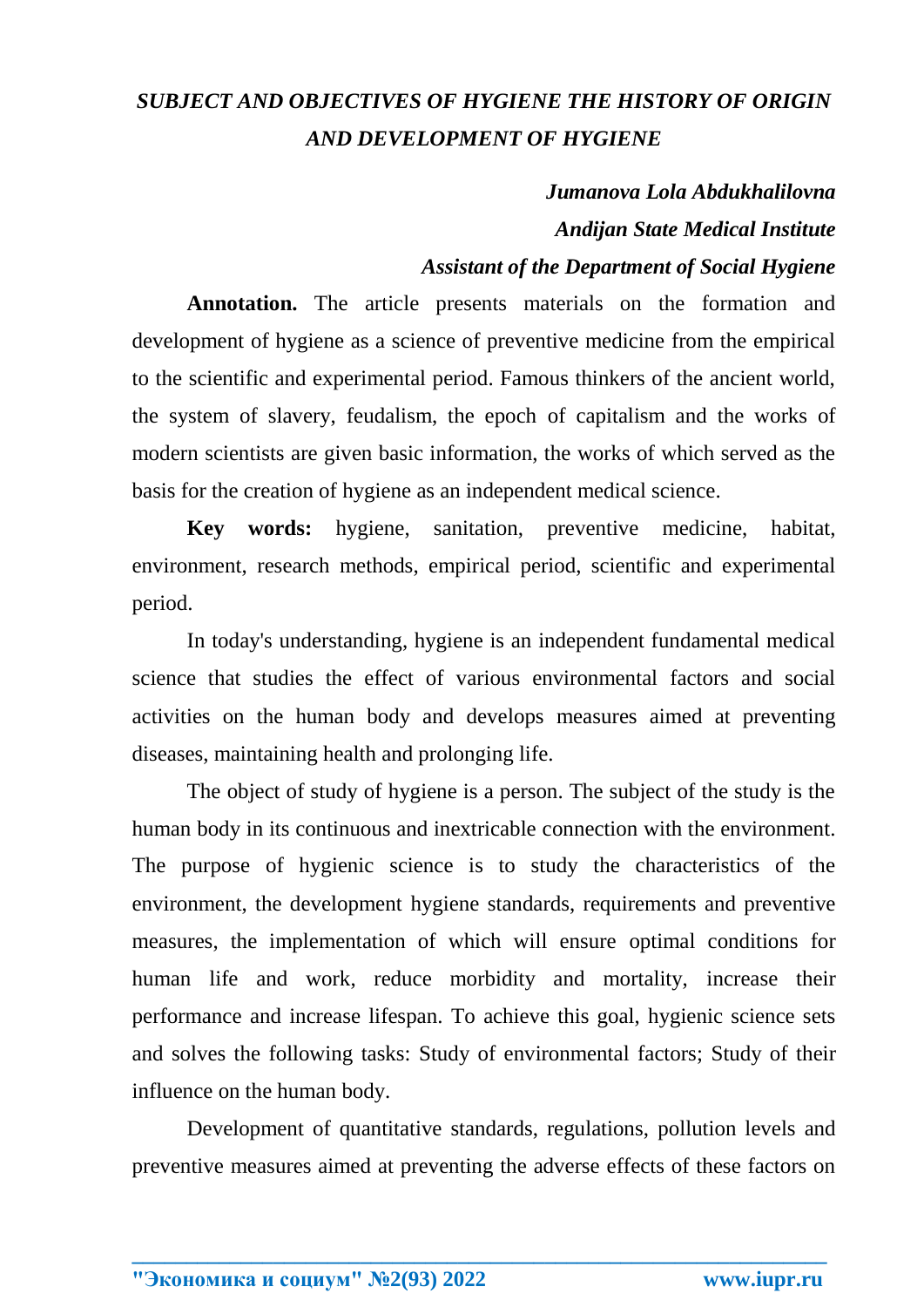the body. Hygiene is a fundamental medical science and is closely related to all theoretical, clinical areas of medicine.

Proper diagnosis, treatment and prevention of diseases associated with exposure to environmental factors require knowledge of the basics of hygienic diagnostics and the clinical picture of known environmentally conditioned diseases from a practical physician. If there are symptoms, syndromes that make it possible to suspect the influence of environmental factors, the doctor in the process of collecting history should pay attention to all possible risk factors, such as exposure to harmful factors (chemicals, ionizing radiation, noise, vibration, temperature changes, etc.) both in production conditions and at home (located near hazardous enterprises at home, the quality of drinking water, the state of health of persons living in the same apartment, the finishing of the apartment, pets, etc.).

In the course of his life, a person is constantly exposed to positive and negative impact of many environmental factors. Strictly speaking, in hygiene they distinguish habitat and environment (according to E.I.Goncharuk et al. 1999):

Habitat is a complex of interrelated abiotic and biotic factors that are outside the body and determining its vital activity; Environment - the environment and human production activities; includes conditions of work, life, rest and food.

When talking about environmental factors, they usually mean the following:

1. Physical factors: temperature, humidity, air speed, sound, pressure, etc;

2. Chemical factors (more than 10 million are now known) are all the compounds that make up air, water, soil, food, etc.;

3. Biological - bacteria, viruses, rickettsiae, protozoa, helminths, which penetrate into the human body can cause disease, poisoning, toxicosis;

4. Mechanical - machines, machine tools, equipment that surround us in everyday life, in production;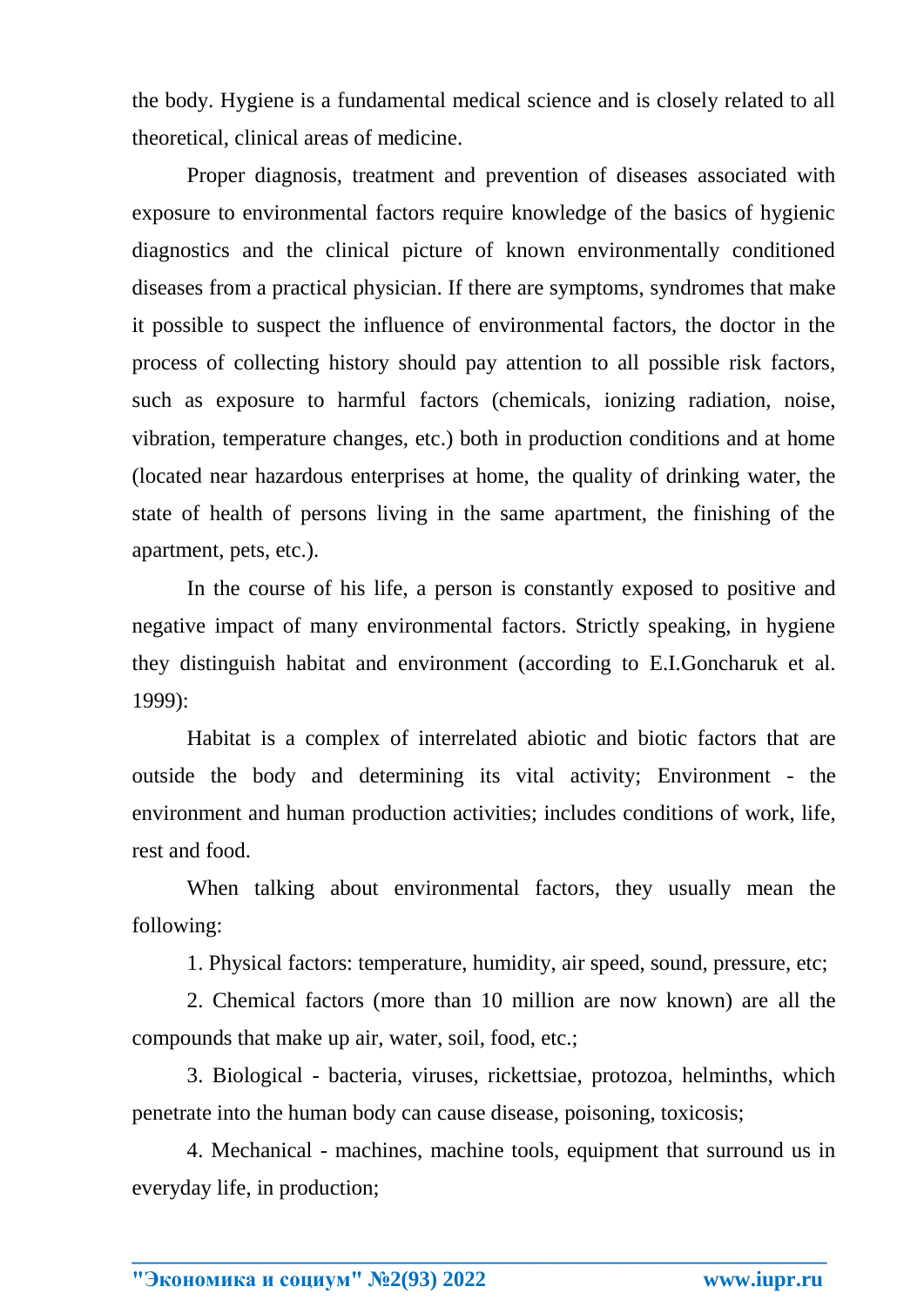5. Social - psychogenic factors that cause the strongest through the word, speech, writing emotional irritations.

Hygiene - closely related to sanitation - (from the Latin sanitarius promoting health and from sanitas - health) - a set of practical measures aimed at implementing hygiene standards and requirements, which is currently being done by the sanitary and epidemiological service.

Preventive medicine is of global importance and has a preventive character. Prevention of human health disorders can be carried out in various ways. Primary (radical) prevention - aimed at eliminating the causes that give rise to decline in health, on the stimulation and activation of factors that can maintain and strengthen health.

Secondary prevention - aimed at early diagnosis and timely treatment emerging diseases at the initial, premorbid stage of its development and prevention progression of the disease and its consequences and is carried out among sick people. It includes palliative measures such as increasing the body's resistance, the use of drugs personal protection, etc.

Tertiary prevention (rehabilitation, clinical examination) is a set of measures to prevent complications of an already developed disease. Unfortunately, this is the most common in practice. Medicine and the least effective way, since it is aimed primarily at improving environment and lifestyle, which is always associated with large and often not always realizable activities.

Hygiene uses a wide variety of methods, including:

1. Epidemiological (study of public health);

2. Sanitary examination (sanitary and topographic, sanitary and epidemiological);

3. Hygienic experiment (natural and laboratory);

4. Sanitary examination;

5. Health education (hygienic education and education of the population). Hygiene includes a number of independent specialized branches: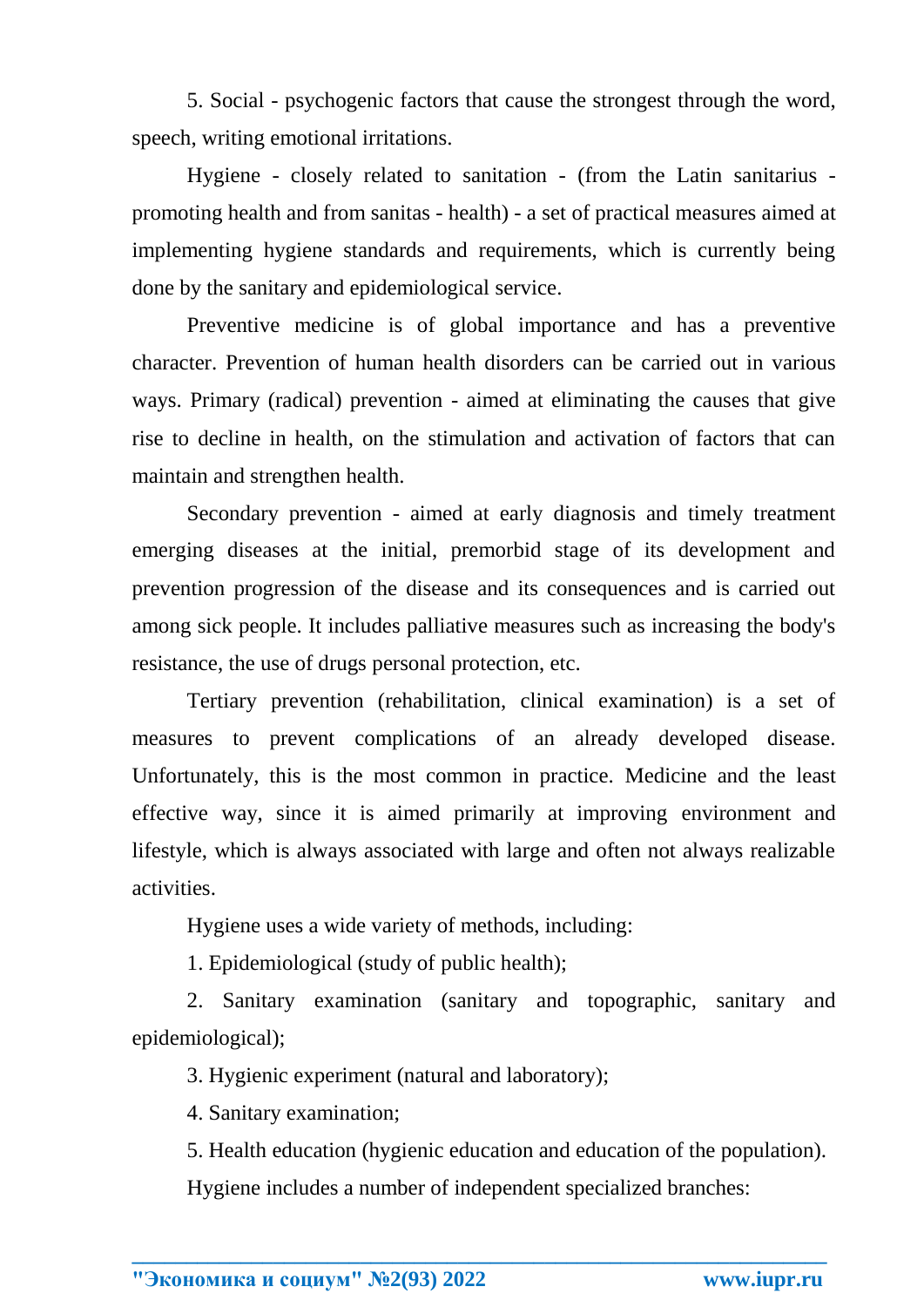1. Occupational health - improvement of labor in production, prevention of development occupational diseases;

2. Communal hygiene - environmental protection, improvement of living and living conditions population;

3. Hygiene of children and adolescents - the full development and education of the younger generation:

4. Food hygiene - studies and develops the problems of rational nutrition;

5. Radiation hygiene - prevention of adverse effects of radioactive radiation per person;

6. Military hygiene - hygienic aspects of ensuring the combat capability of the army.

An objective understanding of the tasks facing hygiene at the present stage of its development, helps the history of the formation and development of this science.

Hygiene originated in the distant past from the accumulated in folk preventive medicine customs, skills that helped peoples survive in the face of adverse environmental effects.

It turns out that there is nothing funny in such training. As practice shows, not every person who regularly brushes his teeth does it right. Even higher is the percentage of those who do not use floss, limiting themselves to a toothbrush. Many people are not aware of the benefits that mouthwashes bring. Less than a quarter of patients use irrigators and other additional preventive measures. Yes and in choosing a toothbrush, a non-specialist often makes mistakes.

In addition, the use of flosses and irrigators, even the purchase of expensive toothpastes and rinses, does not always guarantee competent prevention of diseases of the teeth and gums. The fact is that the selection of hygiene products should be individual.

Therefore, the relevance of teaching oral hygiene is very high. Do you want to improve the quality of care for your teeth and gums? Dental hygienists